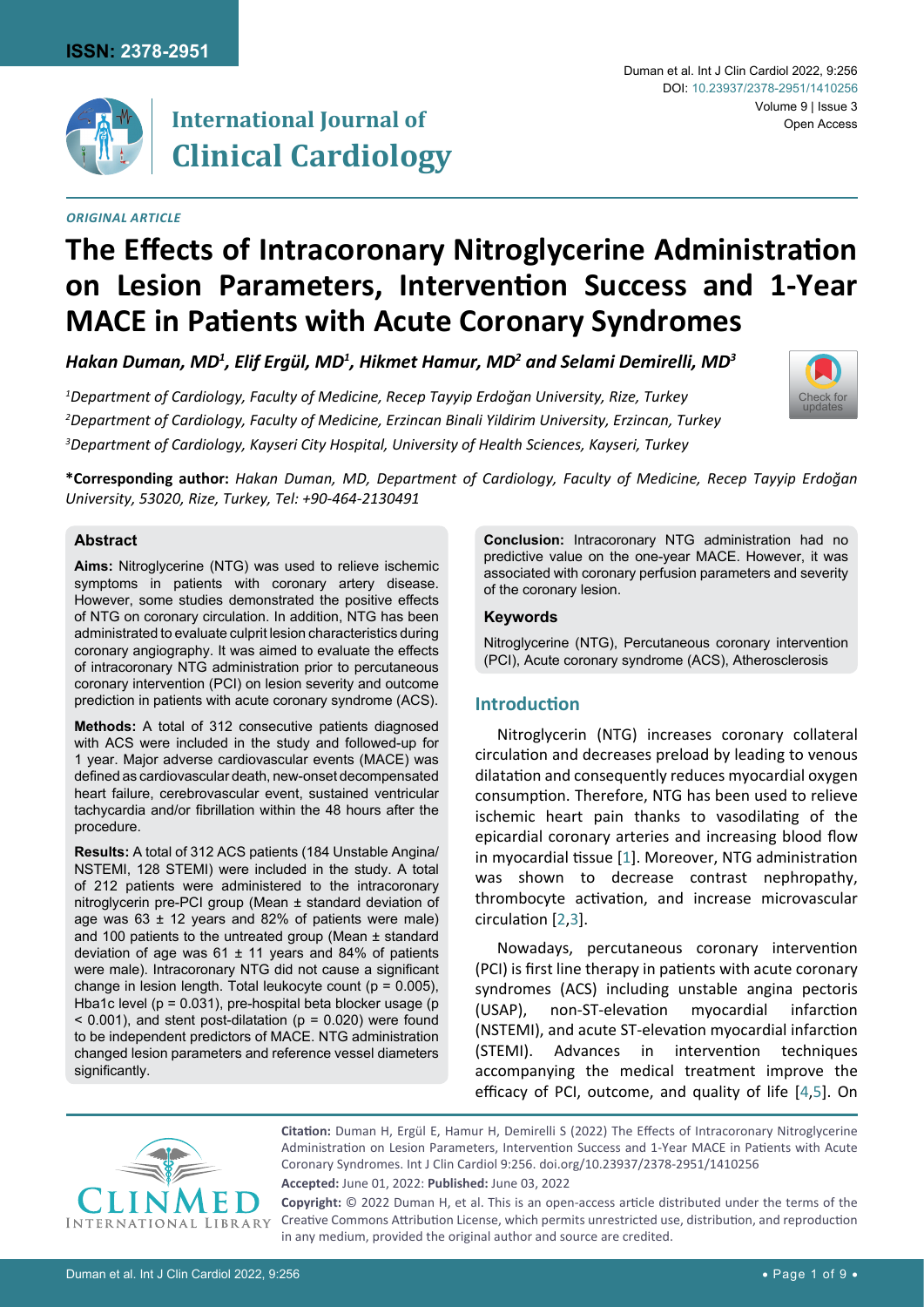the other hand, coronary vasospasm is involved in the etiopathogenesis of ACS and may cause a lower estimation of preferred stent size in where the stent will be placed as well as increases myocardial ischemia [[6](#page-7-8)]. Thus, intracoronary NTG is frequently used during coronary angiography to identify reversible coronary vasospasm. Moreover, in some cases, complete resolution of the vasospasm by intracoronary NTG administration may prevent unnecessary stenting [[7](#page-7-9)].

Although of intracoronary NTG administration is known to be favourable on decision making, its effect on lesion morphology, perfusion parameters, and major adverse cardiovascular events (MACE) in patients with ACS have not been studied before. In this study, we aimed to investigate the effects of intracoronary NTG administration on culprit lesion morphologies, coronary flow parameters, and one-year major adverse cardiovascular events (MACE) in patients with ACS.

#### **Methods**

#### **Study population**

This was a prospective observational cohort study. A total of 312 consecutive patients who were diagnosed with ACS and performed PCI between April 2017 and August 2018 were included in the study. Patients were followed-up for 1 year for MACE development.

Clinical characteristics of each patient including hypertension (HT), diabetes mellitus (DM), smoking status, family history for premature coronary artery disease (CAD), and physical examination findings were collected from each patient by experienced cardiologists and were stored in the database of the coronary angiography laboratory at our institute.

The study was performed in accordance with the principles stated in the Declaration of Helsinki. The local ethics committee approved the study protocol.

#### **Exclusion criteria**

Patients who were not performed PCI, acute or chronic renal failure, malignancy, acute or chronic infectious disease, pulmonary embolism, cardiogenic shock, history of coronary artery disease (CAD) and pre-hospital nitrate recipients were excluded from the study. Patients with high thrombus burden and poor distal flow were excluded from the study. In addition, in case of acute or hyperacute instent restenosis, patients were also excluded from the study.

#### **Selective coronary angiography and PCI procedure**

Selective coronary angiography and PCI procedures of patients were performed urgently by experienced interventional cardiologist's through the femoral artery and Judkins technique. Medical treatment was given in accordance with the current guidelines to all patients. At the beginning of the procedure, 10.000 IU intravenous heparin was administered. Patients were given the loading dose of clopidogrel, ticegrelol or presugrel according to the preference of the invasive cardiologist who performed the procedure except acetyl salicylic acid loading [[5](#page-7-4)]. Multiple views were obtained in all patients, with visualization of the left anterior descending (LAD) and circumflex (Cx) coronary arteries in at least four views, and the right coronary artery in at least two views. Coronary angiographies were recorded into digital media for quantitative analysis. Independent experienced cardiologists who were blinded to clinical parameters of the patients carefully reviewed coronary views during the procedure. Coronary stenting directly, or followed by balloon angioplasty, was performed where eligible. After the procedure, patients were followed in the intensive coronary unit (ICU) until stabilization.

On the first angiogram, we assessed the basal TIMI (thrombolysis in myocardial infarction) flow grade and collateral circulation of the culprit vessel. In addition, TIMI flow grades (TFGs), corrected TIMI frame count (cTFC), myocardial blush grade (MBG), and TIMI myocardial perfusion grade (TMPG) variables were obtained from the angiographic sequences immediately after PCI. Epicardial blood flow was assessed by use of either TFGs or cTFC and myocardial perfusion was assessed using TMPG [\[8](#page-7-5)]. Angiographic views were taken sufficiently long (> 10 s) to ensure evaluating TIMI, MBG, and TMPG flows.

Coronary artery stenoses were classified as A, B1, B2, and C type lesions according to the ACC/AHA recommendations. Lesion classification was based on 12 characteristics including lesion length, eccentricity, tortuosity, lesion angle and contour, calcification, total occlusion longer or shorter than of 3 months, presence of ostial lesion, side branch involvement, and thrombus [\[9\]](#page-7-6).

Angiographic thrombus burden was classified as follows: Grade 0: no thrombus, Grade 1: Possible thrombus, Grade 2: the greatest dimension of thrombus is  $<$  1/2 of the vessel diameter, Grade 3: Greatest dimension of thrombus is between > 1/2 and < 2 of vessel diameters, Grade 4: Greatest dimension of thrombus is > 2 of vessel diameters, Grade 5: total vessel occlusion due to thrombus [[10\]](#page-7-7).

The culprit lesion morphology was evaluated before and after NTG administration at the clearest view. The degree and length of stenosis were calculated by the software of the angiography device, automatically. Administration of intracoronary NTG during predilatation of the lesion to determine the stent length and diameter or after the stent replacement was conducted upon the attending interventional cardiologist's decision. Operators generally preferred 100 or 200 micrograms NTG doses. Achievement of NTG administration was determined by the occurrence of at least 20 mmHG drops in arterial blood pressure.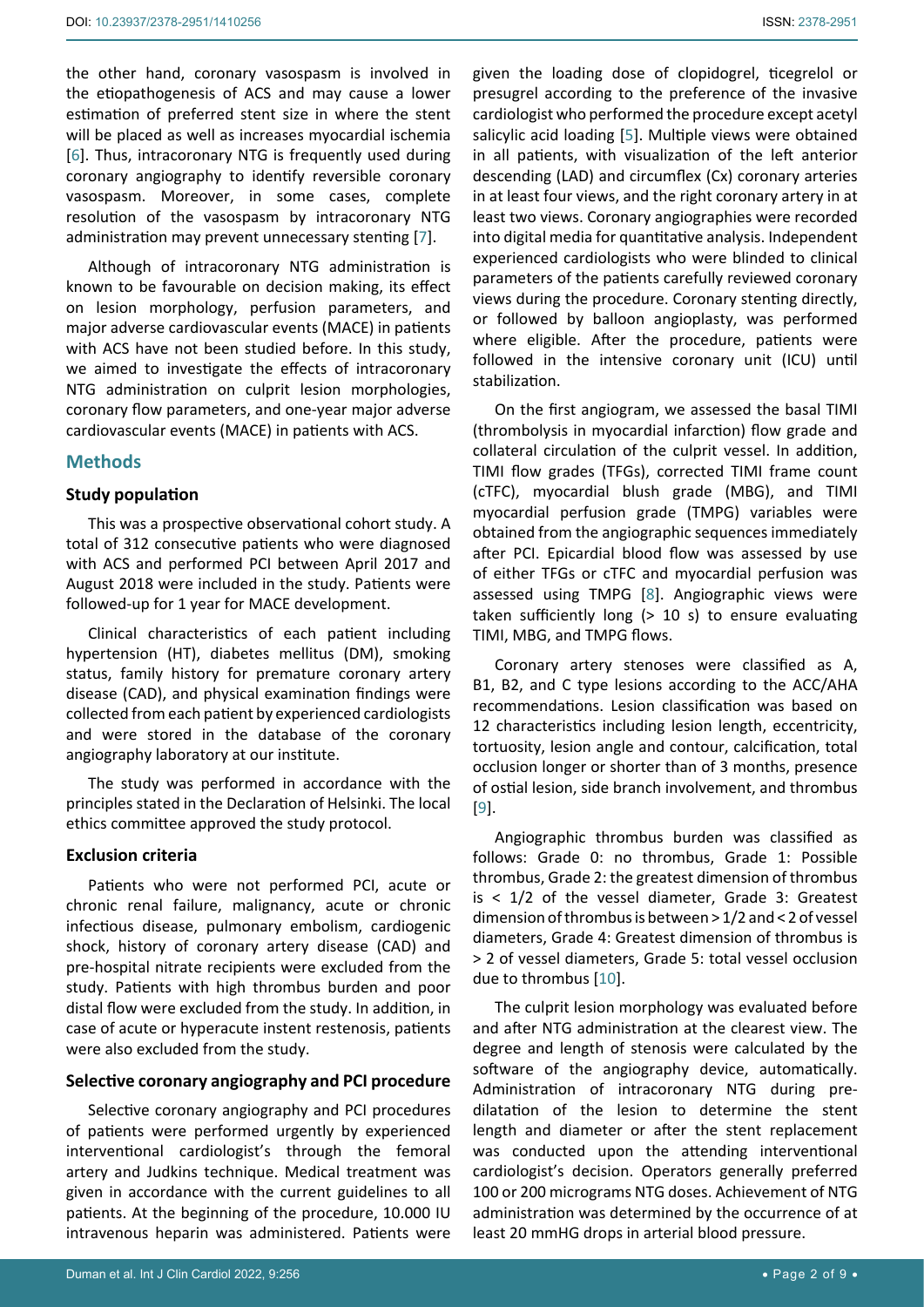## **Transthoracic echocardiography**

Echocardiographic images were obtained from the left lateral decubitus position with using a GE-Vingmed Vivid S5 (GE-Vingmed Ultrasound AS, Horten, Norway) with a 2.5-3.5-MHz transducer by experienced cardiologists. Left atrial diameter, left ventricle enddiastolic and end-systolic diameters, interventricular septum and posterior wall thickness were measured by M-mode echocardiography. Left ventricular ejection fraction (LVEF) was measured by employing the modified Simpson's method.

#### **Laboratory assessment**

Cardiac biomarker including creatinine kinase-MB fraction (CK-MB), troponin-I (Tn-I), glucose, and inflammatory markers such as leukocytes and c-raeactive protein (CRP) were measured at admission to the hospital. The lipid and glucose samples were drawn by venipuncture to perform routine blood chemistry after at least 8 hours of fasting. Glucose, creatinine, and lipid profile were determined by standard methods. White blood cell (WBC, leukocyte) counts were obtained from an automated cell counter (Coulter Gen-S, COULTER Corp, Miami, USA). Creatine kinase-MB (CK-MB) and Tn-I levels were obtained 4 hours apart. Because above the 50 ng/ml is stated as > 50 ng/ml in our laboratory, Tn-I included as 50 ng/ml in the analysis. Delta CK-MB was calculated by following formula: Peak CK-MB minus admittion CK-MB level.

## **Clinical follow-up and major adverse cardiovascular outcome (MACE)**

The patients were followed for an average of 1 year. The composite primary endpoint of the study was cardiovascular death, new-onset decompensated heart failure, cerebrovascular event, sustained ventricular tachycardia and/or fibrillation within the 48 hours after the procedure without recurrent ischemia/infarction, recurrent revascularization, and major bleeding after the procedure.

Major bleeding was accepted to be as any intracranial bleeding (excluding microhemorrhages, lower than 10 mm on gradient-echo MRI), clinically overt signs of hemorrhage associated with a drop in hemoglobin of 5 g/dL, and fatal bleeding (bleeding that directly results in death within 7 days) [\[11](#page-7-10)].

#### **Statistical analysis**

Continuous variables were given as mean ± SD; categorical variables were defined as percentage. Data were tested for normal distribution using the Kolmogorov Smirnov test. The Student t-test was used for the univariate analysis of the continuous variables and the chi square test for the categorical variables. Mean values were compared by ANOVA among different groups. Multiple logistic and linear regression analyses

were used to assess multivariate relations among various variables. The effects of the various variables on MACE were calculated by univariate regression analysis. In these analyses, the variables with unadjusted  $p < 0.1$ were identified as confounding factors and included in the multivariate regression analyses to determine the independent predictors of MACE. Statistical significance was defined as  $p < 0.05$  and all tests of significance were two-tailed. The SPSS statistical software (SPSS 15.0 for windows, Inc., Chicago, IL, USA) was used for all statistical calculations.

#### **Results**

#### **Demographic characteristics of patients**

Patients were defined as group 1 and 2 according to whether given or not intracoronary NTG before the PCI, respectively. Of them, 212 patients were in group 1 and 100 patients were in group 2. There was no significant difference in terms of age, gender, body mass index (BMI), DM, smoking status, hyperlipidemia, family history of CAD, peripheral arterial disease (PAD), and systolic and diastolic pressures of admission between the two groups. On the other hand, waist circumference  $(106 \pm 14 \text{ vs. } 101 \pm 13 \text{ cm}, p = 0.003)$  was higher in group 1, whilst HT rate (61 vs. 48%  $p = 0.033$ ) was higher in group 2 ([Table 1](#page-3-0)).

In comparison of pre-hospital medical treatment, acetylsalicylic acid (34.0 vs. 20.3% p = 0.009), angiotensin convertin enzyme inhibitor (24 vs. 12.7%  $p = 0.012$ ), and statin usages (21 vs.  $9.4\%$  p = 0.005) were higher in the group 2. Other medical treatments were similar between the two groups [\(Table 1\)](#page-3-0).

The rate of patients with USAP/NSTEMI (66.5 vs. 43%, p < 0.001) was higher in the group 1 while the rate of patients with STEMI was higher in the group 2 (57 vs. 33.5%, p < 0.001) ([Table 2](#page-4-0)).

#### **Laboratory data**

Uric acid (6.30  $\pm$  1.93 vs. 5.79  $\pm$  1.55 mg/dl, p = 0.014), serum creatinine  $(1.05 \pm 0.4 \text{ vs. } 0.97 \pm 0.3)$ , total bilirubin (0.79  $\pm$  0.55 vs. 0.62  $\pm$  0.30 mg/dl, p = 0.007), and direct bilirubin  $(0.26 \pm 0.19 \text{ vs. } 0.19 \pm 0.10 \text{ mg/d}$ , p = 0.005) levels were higher in group 2 compared to group 1. There were no differences in glycosylated hemoglobin (HbA1c), blood lipid profile, WBC, hemoglobin, ALT, AST, GGT, and LDH levels between the two groups. Basal CK-MB and Troponin I levels were similar in both groups but peak CK-MB (113 ± 119 vs. 65 ± 85 ng/ml, p < 0.001), delta CK-MB (89 ± 111 vs. 34 ± 66 ng/ml,  $p < 0.001$ ), peak troponin I (28 ± 22 vs. 20.4 ± 20 ng/mL, p = 0.003), and delta troponin levels (22  $\pm$  21 vs. 13.6  $\pm$  17.9 ng/mL,  $p = 0.001$ ) were higher in the group 2 ([Table 1\)](#page-3-0).

#### **Coronary angiographic data**

The most commonly responsible coronary artery of ischemia was LAD in both groups. The pre-PCI thrombus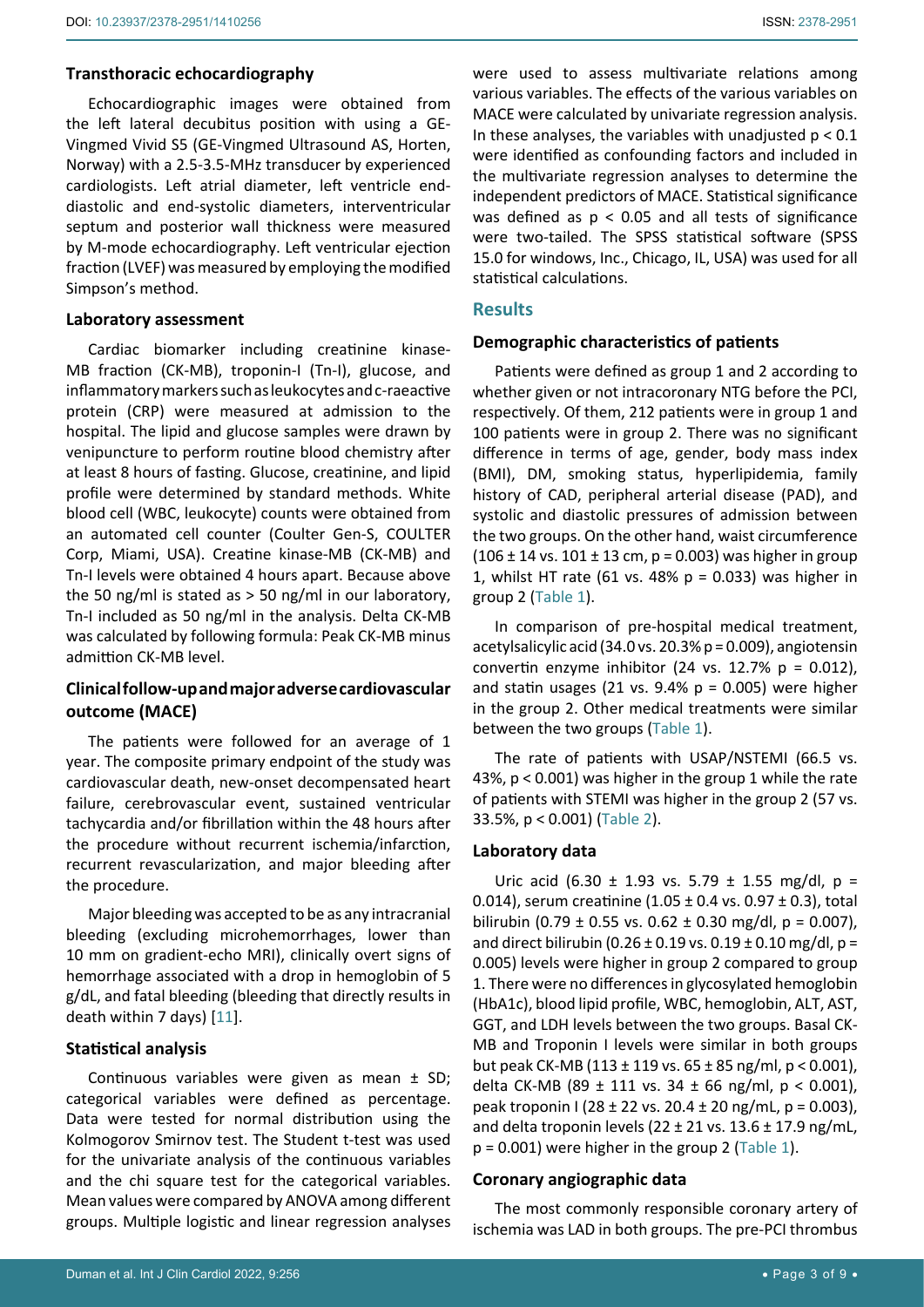<span id="page-3-0"></span>**Table 1:** Baseline characteristics and clinical data of the study population according to the intracoronary nitrate administration before PCI.

|                                                | <b>PCI with nitrate</b> | <b>PCI without nitrate</b> |           |
|------------------------------------------------|-------------------------|----------------------------|-----------|
| <b>Parameters</b>                              | (212)                   | (100)                      | P value   |
| Age (years)                                    | $61 \pm 11$             | $63 \pm 12$                | <b>NS</b> |
| BMI ( $kg/m2$ )                                | $30.1 \pm 6.0$          | $29.5 \pm 5.5$             | NS.       |
| Waist circumference (cm)                       | $106 \pm 14$            | $101 \pm 13$               | 0.003     |
| Gender (male) (%)                              | 84                      | 82                         | <b>NS</b> |
| Hypertension (%)                               | 48                      | 61                         | 0.033     |
| Diabetes mellitus (%)                          | 33                      | 36                         | NS.       |
| Smoking status (%)                             | 48.1                    | 54                         | <b>NS</b> |
| Hyperlipidemia (%)                             | 31                      | 36                         | NS.       |
| Family history of CAD (%)                      | 41                      | 34                         | <b>NS</b> |
| PAD (%)                                        | $\mathbf 1$             | 3                          | NS.       |
| Systolic blood pressure (mmHg)                 | $130 \pm 22$            | $129 \pm 17$               | <b>NS</b> |
| Diastolic blood pressure (mmHg)                | $78 \pm 13$             | $77 \pm 11$                | NS.       |
| Plasma blood glucose (mg/dl)                   | $158 \pm 75$            | $146 \pm 71$               | <b>NS</b> |
| Uric acid (mg/dl)                              | $5.79 \pm 1.55$         | $6.30 \pm 1.93$            | 0.014     |
| Creatinine (mg/dl)                             | $0.97 \pm 0.3$          | $1.05 \pm 0.4$             | 0.039     |
| Total cholesterol (mg/dl)                      | $198 \pm 43$            | $190 \pm 46$               | <b>NS</b> |
| LDL (mg/dl)                                    | $130 \pm 39$            | $121 \pm 38$               | <b>NS</b> |
| HDL (mg/dl)                                    | $39\pm8$                | $40 \pm 10$                | NS.       |
| Triglyceride (mg/dl)                           | $152 \pm 110$           | $153 \pm 101$              | <b>NS</b> |
| Leukocytes (10 <sup>3</sup> /mm <sup>3</sup> ) | $10.6 \pm 3.5$          | $10.1 \pm 3.1$             | <b>NS</b> |
| CRP (mg/dl)                                    | $0.98 \pm 1.41$         | $1.68 \pm 3.92$            | <b>NS</b> |
| Hemoglobin (mg/dl)                             | $14.2 \pm 1.7$          | $14.3 \pm 2.0$             | NS.       |
| AST (U/L)                                      | $45 \pm 46$             | $38 \pm 36$                | <b>NS</b> |
| ALT (U/L)                                      | $26 \pm 16$             | $25 \pm 20$                | <b>NS</b> |
| GGT (U/L)                                      | $29 \pm 17$             | $31 \pm 19$                | <b>NS</b> |
| LDH (U/L)                                      | $337 \pm 152$           | $356 \pm 205$              | NS.       |
| Total bilirubin (mg/dL)                        | $0.62 \pm 0.30$         | $0.79 \pm 0.55$            | 0.007     |
| Direk bilirubin (mg/dL)                        | $0.19 \pm 0.10$         | $0.26 \pm 0.19$            | 0.005     |
| Aortic sclerosis (%)                           | 49.5                    | 60                         | <b>NS</b> |
| <b>Medications</b>                             |                         |                            |           |
| ASA (%)                                        | 20.3                    | 34.0                       | 0.009     |
| BB (%)                                         | 19.8                    | 29                         | <b>NS</b> |
| $CCB (\%)$                                     | 12.3                    | 14                         | <b>NS</b> |
| Oral nitrate (%)                               | 0.9                     | 1                          | <b>NS</b> |
| ACEi (%)                                       | 12.7                    | 24                         | 0.012     |
| Statin (%)                                     | 9.4                     | 21                         | 0.005     |
| PPI (%)                                        | 13.7                    | 13                         | <b>NS</b> |
| Clopidogrel (%)                                | 5.2                     | 6                          | <b>NS</b> |

BMI: Body Mass Index; CAD: Coronary Artery Disease; PAD: Peripheral Arterial Disease, LDL: Low Density Lipoprotein; HDL: High Density Lipoprotein; CRP: C-Reactive Protein; AST: Aspartate Transaminase; ALT: Alanine Aminotransferase; GGT: Gama-Glutamyl Transferase; LDH: Lactate Dehydrogenase; ASA: Acetylsalicylic Acid; BB: Beta Blocker; Acei: Angiotensinogen Converting Enzyme Inhibitor; PPI: Proton Pump Inhibitor

grade (3.95 ± 1.40 vs. 2.96 ± 1.51, p < 0.001), minimum lumen diameter (1.02 ± 0.61 vs. 0.79 ± 0.53 mm, p = 0.024), maximum lumen diameter (3.20 ± 0.44 vs. 2.89 ± 0.46 mm; p < 0.001), mean lumen diameter (2.11 ± 0.44 vs.  $1.84 \pm 0.40$  mm,  $p = 0.001$ ), the proximal diameter of the reference artery  $(3.15 \pm 0.39 \text{ vs. } 2.86 \pm 0.43 \text{ mm}, \text{ p})$ < 0.001), and the distal diameter of the reference artery  $(2.96 \pm 0.48 \text{ vs. } 2.57 \pm 0.47 \text{ mm}, p < 0.001)$  were higher; whereas basal TIMI flow was lower (1.19 ± 1.34 vs. 2.04 ± 1.29, p < 0.001) in group 2.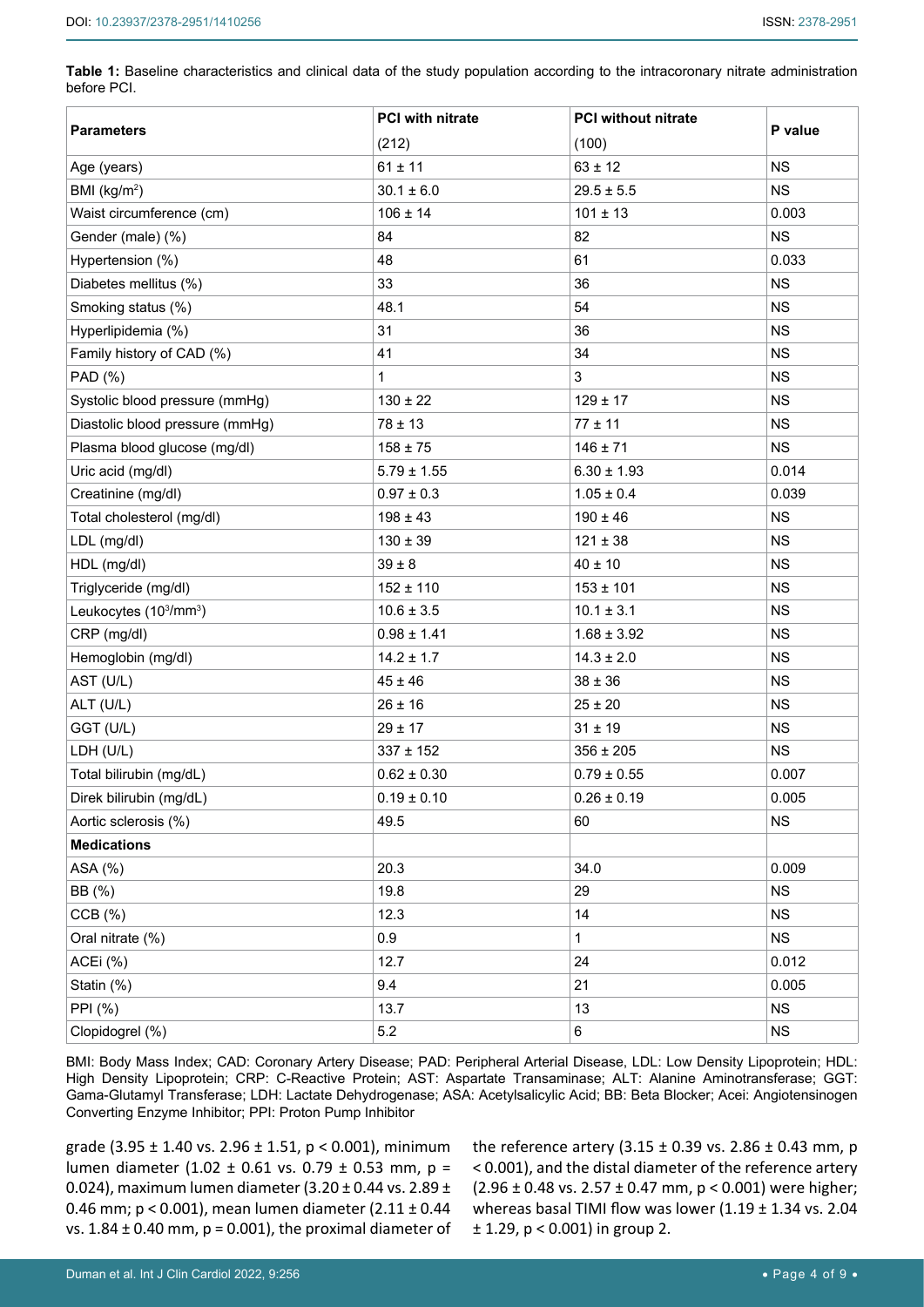<span id="page-4-0"></span>**Table 2:** Coronary lesion and myocardial damage parameters according to the intracoronary nitrate administration before PCI.

|                                                  | <b>PCI with nitrate</b> | <b>PCI without nitrate</b> |           |
|--------------------------------------------------|-------------------------|----------------------------|-----------|
| <b>Infarction parameters</b>                     | (212)                   | (100)                      | P value   |
| USAP/NSTEMI (%)/STEMI (%)                        | 66.5/33.5               | 43/57                      | < 0.001   |
| Intracoronary nitrate (mcg)                      | $198 \pm 14$            |                            |           |
| Culprit lesion artery (%)                        |                         |                            |           |
| LAD or branch                                    | 49.5                    | 33.7                       |           |
| Cx or branch                                     | 21.2                    | 40                         | <b>NS</b> |
| RCA or branch                                    | 29.2                    | 26.3                       |           |
| Stent type (%)                                   |                         |                            |           |
| <b>BMS/DES</b>                                   | 9.9/80.2                | 28.7/64.9                  | < 0.001   |
|                                                  | 74.4                    | 77                         | <b>NS</b> |
| Pre-dilatation (%)                               | 20.8                    | 20.4                       | <b>NS</b> |
| Post-dilatation (%)<br>Recurrent dilatations (%) | 5.7                     | 12.2                       | 0.044     |
| Lesion type $(1-4)$ $(\%)$                       |                         |                            |           |
|                                                  |                         |                            |           |
| A                                                | 0.6                     | 1.1                        |           |
| <b>B1</b>                                        | 31.9                    | 25.3                       | <b>NS</b> |
| B <sub>2</sub>                                   | 55.2                    | 69                         |           |
| C                                                | 12.3                    | 4.6                        |           |
| CK-MB (ng/mL) (Admission)                        | $31 \pm 58$             | $23 \pm 54$                | <b>NS</b> |
| CK-MB (ng/mL) (peak)                             | $65 \pm 85$             | $113 \pm 119$              | < 0.001   |
| CK-MB (ng/mL) (delta)                            | $34 \pm 66$             | $89 + 111$                 | < 0.001   |
| Troponin I (ng/mL) (Admission)                   | $6.8 \pm 13$            | $5.8 \pm 13$               | <b>NS</b> |
| Troponin I (ng/mL) (peak)                        | $20.4 \pm 20$           | $28 \pm 22$                | 0.003     |
| Troponin I (ng/mL) (delta)                       | $13.6 \pm 17.9$         | $22 \pm 21$                | 0.001     |
| Pain to balloon time (minutes)                   | $76 \pm 206$            | $97 \pm 302$               | <b>NS</b> |
| Thrombus grade                                   | $2.96 \pm 1.51$         | $3.95 \pm 1.40$            | < 0.001   |
| Rentrop score                                    | $0.1 \pm 0.4$           | $0.1 \pm 0.3$              | <b>NS</b> |
| <b>MBG</b>                                       | $2.2 \pm 0.9$           | $1.84 \pm 1.0$             | 0.007     |
| TFC, pre-PCI                                     | $18 \pm 8.8$            | $16 \pm 6.7$               | NS        |
| TFC, post-PCI                                    | $15 \pm 9$              | $16 \pm 12$                | <b>NS</b> |
| TIMI flow, pre-PCI                               | $2.04 \pm 1.29$         | $1.19 \pm 1.34$            | < 0.001   |
| TIMI flow, post-PCI                              | $2.92 \pm 0.33$         | $2.75 \pm 0.61$            | 0.011     |
| Deployed stent diameter (mm)                     | $2.88 \pm 0.29$         | $3.07 \pm 0.45$            | < 0.001   |
| Deployed stent length (mm)                       | $26 \pm 12$             | $25 \pm 12$                | <b>NS</b> |
| Lesion length                                    | $17.5 \pm 7.3$          | $18.0 \pm 8.6$             | <b>NS</b> |
| Min. LD                                          | $0.79 \pm 0.53$         | $1.02 \pm 0.61$            | 0.024     |
| Max. LD                                          | $2.89 \pm 0.46$         | $3.20 \pm 0.44$            | < 0.001   |
| Mean LD                                          | $1.84 \pm 0.40$         | $2.11 \pm 0.44$            | 0.001     |
| Proximal RD                                      | $2.86 \pm 0.43$         | $3.15 \pm 0.39$            | < 0.001   |
| Distal RD                                        | $2.57 \pm 0.47$         | $2.96 \pm 0.48$            | < 0.001   |
| Lesion severity (%)                              | $76 \pm 20$             | $78 \pm 19$                | <b>NS</b> |
| Number of significant vessel                     | $1.19 \pm 0.47$         | $1.11 \pm 0.39$            | <b>NS</b> |

Usap: Unstable Angina Pectoris; Nstemi: Non-St Elevated Myocardial Infarction; Stemi: St-Elevated Myocardial Infarction; Lad: Left Anterior Descending Artery; Cx: Circumflex Artery; Rca: Right Coronary Artery; Bms: Bare Metal Stent; Des: Drug Eluted Stent; Ck-Mb: Creatine Kinase Myocardial Band; Mbg: Myocardial Blush Grade; Tfc: Timi Frame Count; Pci: Percutaneous Coronary Intervention; Ld: Lesion Diameter; Rd: Reference Diameter

The lesion type, length, and severity, cTFC, number of the severely stenothic artery, and collateral flow were similar in both groups. While the placed stent diameter

was smaller in group 1 (2.88 ± 0.29 vs. 3.07 ± 0.45 mm, p < 0.001), but there was no difference in stent lengths between the two groups. In addition, the rate of drug-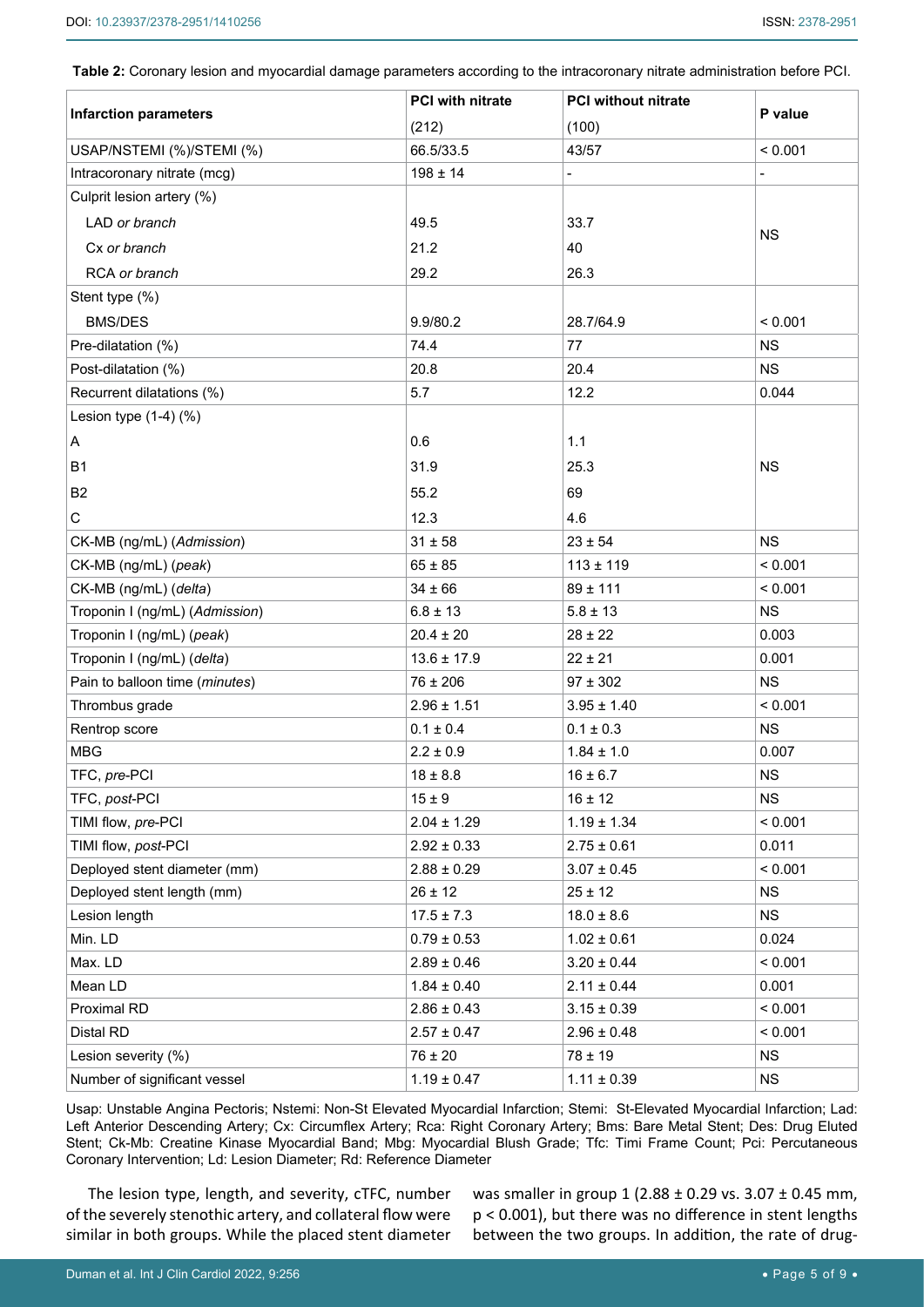| <b>Lesion parameters</b>                    | <b>Before</b>    | After           | P value <sup>a</sup> |
|---------------------------------------------|------------------|-----------------|----------------------|
| Lesion length, pre/post-nitrate             | $17.5 \pm 7.3$   | $17.5 \pm 7.5$  | <b>NS</b>            |
| Delta-lesion length                         | $0.11 \pm 0.58$  |                 |                      |
| Minimum LD, pre/post-nitrate                | $0.79 \pm 0.53$  | $0.83 \pm 0.46$ | 0.053                |
| Delta-Min, LD                               | $0.03 \pm 0.21$  |                 |                      |
| Maximum LD, pre/post-nitrate                | $2.89 \pm 0.46$  | $3.07 \pm 0.43$ | < 0.001              |
| Delta-Max, LD                               | $0.22 \pm 0.18$  |                 |                      |
| Mean LD, pre/post-nitrate                   | $1.84 \pm 0.40$  | $1.95 \pm 0.36$ | < 0.001              |
| Delta-Mean LD                               | $0.11 \pm 0.19$  |                 |                      |
| Proximal RD, pre/post-nitrate               | $2.86 \pm 0.43$  | $3.04 \pm 0.43$ | < 0.001              |
| Delta proximal RD                           | $0.22 \pm 0.18$  |                 |                      |
| Distal RD, pre/post-nitrate                 | $2.57 \pm 0.47$  | $2.83 \pm 0.40$ | < 0.001              |
| Delta distal RD                             | $0.29 \pm 0.25$  |                 |                      |
| Lesion severity, pre/post-nitrate (%)       | $76 \pm 20$      | $71 \pm 18$     | < 0.001              |
| Delta obstruction diameter with nitrate (%) | $-4.18 \pm 11.4$ |                 |                      |

<span id="page-5-0"></span>**Table 3:** The effects of intracoronary nitrate administration on coronary lesion parameters.

LD: Lesion Diameter; RD: Reference Diameter; ª: Paired test was used

eluted stent usage was higher (80.2 vs. 64.9%, p < 0.001) and recurrent post-dilatation was conducted more than group 2 (5.7 vs. 12.2%, p = 0.044) in group 1.

There was no difference in terms of predilatation of lesion rate and pain-to-balloon time between the two groups. MBG (2.2  $\pm$  0.9 vs. 1.84  $\pm$  1.0, p = 0.007) and TIMI flow (2.92  $\pm$  0.33 vs. 2.75  $\pm$  0.61, p = 0.011) were significantly higher in group 1 [\(Table 2\)](#page-4-0).

## **Effects of intracoronary NTG administration on lesion parameters**

Intracoronary NTG did not cause a significant change in lesion length, however, increased the minimum lesion diameter (0.03  $\pm$  0.21 mm, p = 0.053), maximum lesion diameter (0.22  $\pm$  0.18 mm, p < 0.001), mean lesion diameter (0.11  $\pm$  0.19 mm, p < 0.001), reference coronary artery proximal diameter (0.22 ± 0.18 mm, p < 0.001), and reference coronary artery distal diameter (0.29  $\pm$  0.25 mm, p < 0.001) whilst decreased the delta diameter of coronary lesion obstruction  $(4.18 \pm 11.4\%)$ p < 0.001) ([Table 3](#page-5-0)).

#### **The parameters that related to MACE**

During follow-up, MACE developed in 50 of the 312 patients. The mean age was higher (65  $\pm$  11 vs. 61  $\pm$  12,  $p = 0.046$ ) in the MACE (+) group. On the other hand, the rate of intracoronary NTG usage (51.4% vs. 69.9%,  $p = 0.028$ ), NTG dose (190 ± 42 vs. 199 ± 8 mcg,  $p =$ 0.010), and the rate of patients with UA/NSTEMI (40 vs. 61%) were lower; while rate of patients with STEMI was higher (60 vs. 38%,  $p = 0.014$ ) in MACE (+) group.

The proportion of patients with HT (68.6 vs. 50%; p  $= 0.038$ ), admission glucose (174 ± 76 vs. 146 ± 71 mg/ dl,  $p = 0.031$ ), Hba1c (7.3 ± 2.2 vs. 6.6 ± 1.7 mg/dl, p  $= 0.027$ ), serum creatinine (1.12  $\pm$  0.44 vs. 0.97  $\pm$  0.32 mg/dl, p = 0.002), delta CK-MB level (91 ± 118 vs. 47 ± 81 ng/ml;  $p = 0.005$ ), and leukocyte count at admission  $(11.9 \pm 4.77 \text{ vs. } 9.98 \pm 3.17 \text{ 103/mm}^3, p = 0.001)$  were significantly higher in the MACE (+) group.

The rate of post-dilatation  $(34.3 \text{ vs. } 18.5\% , p = 0.029)$ and the usage rate of acetyl salicylic acid (42.9 vs. 22.4%, p = 0.008), beta blockers (45.7 vs. 19.9%, p = 0.001), and proton pump inhibitors (25.7% vs. 12.1%; p = 0.028) were higher in patients with MACE ([Table 4](#page-6-0)).

#### **Independent predictors of MACE**

In the logistic regression analysis, admission leukocyte count (OR = 1.147, 95% CI: 1.043-1.262, p = 0.005), Hba1c level (OR = 1.230, 95% CI: 1.019-1.484, p = 0.031), the usage of pre-hospital beta blocker (OR = 4.726, 95% CI: 2.082-10.728, p < 0.001), delta CK-MB level (OR = 1.006, 95% CI: 1.002-1.009, p = 0.004), and stent post-dilatation (OR = 0.663, 95% CI: 0.292-1.503, p = 0.020) were identified as independent predictors of MACE. Whereas, intracoronary NTG administration had no statistically significant effect on MACE [\(Table 5\)](#page-6-1).

#### **Discussion**

The NTG administration increased the diameters of lesion and reference artery, and thus changed the preferred stent size. In addition, the reperfusion parameters such as MBG and TIMI flow improved with NTG, significantly. On the other hand, the leukocyte count, HbA1c level, delta CK-MB, prior beta-blocker usage, and the post-dilatation of coronary stent were determined as independent predictors of one-year MACE.

The main aim of this study was to reveal the effects of intracoronary NTG administration on MACE prediction and coronary lesion parameters. Although intracoronary NTG increased coronary artery and lesion diameters, it did not predict one year MACE.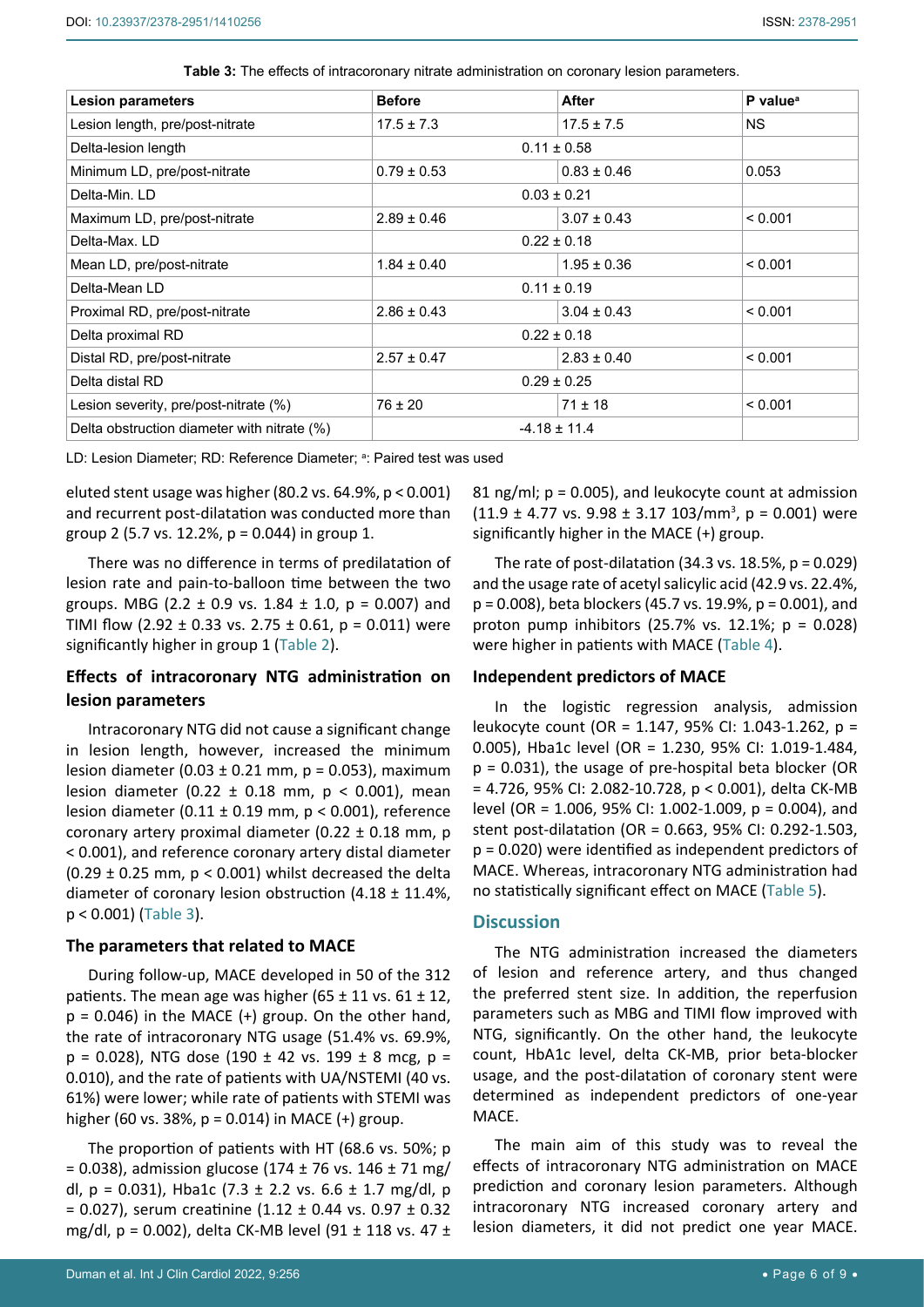| <b>Parameters</b>                              | <b>MACE (-) (262)</b> | <b>MACE <math>(+)</math></b> (50) | P value |
|------------------------------------------------|-----------------------|-----------------------------------|---------|
| Age (years)                                    | $61 \pm 12$           | $65 \pm 11$                       | 0.046   |
| Intracoronary nitrate use (%)                  | 69.9                  | 51.4                              | 0.028   |
| Intracoronary nitrate (mcg)                    | $199 \pm 8$           | $190 \pm 42$                      | 0.010   |
| USAP-NSTEMI (%)                                | 61.8                  | 40                                | 0.014   |
| STEMI (%)                                      | 38.2                  | 60                                |         |
| Hypertension (%)                               | 50                    | 68.6                              | 0.038   |
| Post-dilatation (%)                            | 18.5                  | 34.3                              | 0.029   |
| Delta CK-MB (ng/ml)                            | $47 \pm 81$           | $91 \pm 118$                      | 0.005   |
| Peak Troponin-I (ng/ml)                        | $21 \pm 21$           | $31 \pm 21$                       | 0.011   |
| Admission blood glucose (mg/dl)                | $146 \pm 71$          | $174 \pm 76$                      | 0.031   |
| Hba1c                                          | $6.6 \pm 1.7$         | $7.3 \pm 2.2$                     | 0.027   |
| Creatinine (mg/dl)                             | $0.97 \pm 0.32$       | $1.12 \pm 0.44$                   | 0.002   |
| Leukocytes (10 <sup>3</sup> /mm <sup>3</sup> ) | $9.98 \pm 3.17$       | $11.9 \pm 4.77$                   | 0.001   |
| <b>Medications</b>                             |                       |                                   |         |
| ASA (%)                                        | 22.4                  | 42.9                              | 0.008   |
| BB (%)                                         | 19.9                  | 45.7                              | 0.001   |
| PPI (%)                                        | 12.1                  | 25.7                              | 0.028   |
| Pain-to-balloon time/(min)                     | 221.77 ± 121          | $206.68 \pm 108$                  | 0.072   |

<span id="page-6-0"></span>

| Table 4: The significantly differed parameters of the MACE groups in univariate analyses. |  |  |  |
|-------------------------------------------------------------------------------------------|--|--|--|
|-------------------------------------------------------------------------------------------|--|--|--|

USAP: Unstable Angina Pectoris; NSTEMI: Non-ST Elevated Myocardial Infarction; STEMI: ST-Elevated Myocardial Infarction; CK-MB: Creatinine Kinase Myocardial Band; ASA: Acetylsalicylic Acid; BB: Beta Blockers; PPI: Proton Pump Inhibitors

<span id="page-6-1"></span>**Table 5:** Logistical regression analysis for prediction of MACE.

| <b>Variables</b>            | P value | OR (95% CI)            |
|-----------------------------|---------|------------------------|
| Leukocyte count $(103/mm3)$ | 0.005   | 1.147 (1.043-1.262)    |
| Hba1c                       | 0.031   | 1.230 (1.019-1.484)    |
| Prior beta-blocker usage    | < 0.001 | 4.726 (2.082-10.728)   |
| Delta-CK MB (ng/mL)         | 0.004   | 1.006 (1.002-1.009)    |
| Post-dilatation of stent    | 0.020   | 2.705 (1.170-6.253)    |
| NTG administration          | 0.325   | $0.663(0.292 - 1.503)$ |
| Constant                    | < 0.001 | 0.002                  |

NTG: Nitroglycerine

Whereas, MBG and TIMI flow has improved with NTG administration. We think one of the possible causes is that NTG may not increase tissue-level reperfusion and myocardial viability. In order to evaluate the efficacy of intracoronary NTG administration at the tissue level, more specific techniques such as positron emission tomography (PET), myocardial perfusion scintigraphy (MPS), or cardiac magnetic resonance imaging (MRI) could be used [\[12](#page-8-7)-[15\]](#page-8-8). In addition, reperfusion markers were interpreted by the naked eye without quantitative tools. Moreover, NTG was preferred in the smaller coronary arteries (proximal reference diameter: 2.86 ± 0.43 vs. 3.04 ± 0.43 mm, p < 0.001; distal RD: 2.57 ± 0.47 vs.  $2.96 \pm 0.48$  p < 0.001), mostly. Thus, it was seen high interobserver variabilities and unequal distribution among groups. As a result, we think that a double-blind controlled study would give more accurate results regarding NTG and MACE relation.

The secondary consequences of this study were also noteworthy. Beta-blocker usage before the hospital admission increased one-year MACE, significantly. However, it was suggested to be given beta-blockers prior to the reperfusion of coronary occlusion in some previous studies, but there were also conflicting results [\[16](#page-8-0),[17](#page-8-1)]. Some studies revealed that beta-blocker use did not affect survival in patients with ACS who was treated with thrombolysis [\[18](#page-8-2),[19](#page-8-3)]. Chen ZM, et al. reported that early use of oral metoprolol did not have any effect on death, cardiac arrest, and reinfarction in patients with acute myocardial infarction (MI). It was even found to increase the prevalence of cardiogenic shock on the first day of admission. However, it was beneficial in preventing ventricular arrhythmias [[20](#page-8-4)]. And also, some previous meta-analyses showed no significant mortality benefit of beta-blockers during short-term follow-up in patients with ACS [\[21](#page-8-5)[,22](#page-8-6)]. We think it is still required further studies evaluating the effectivity of beta-blocker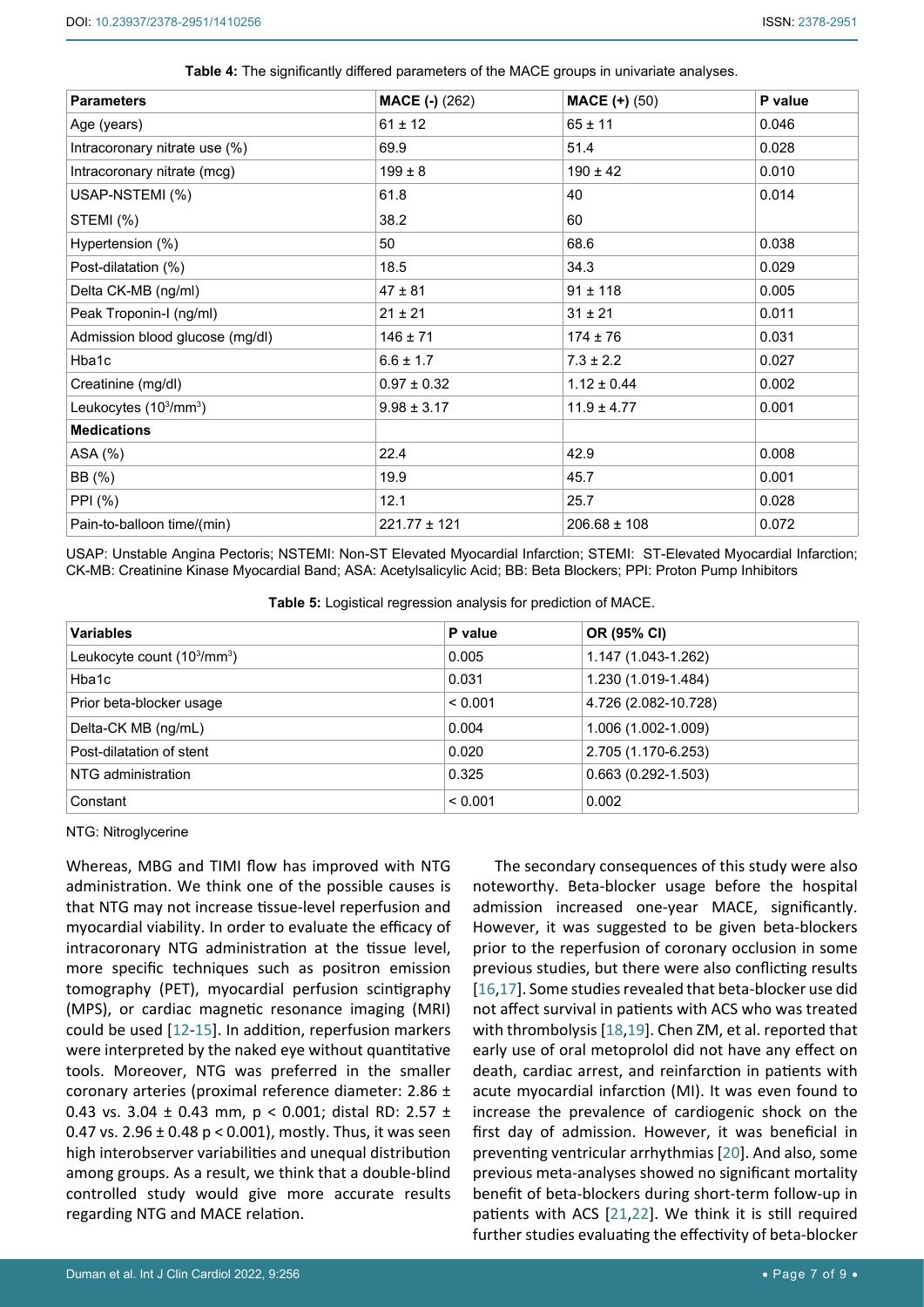## usage in high risk patients for CAD.

Another remarkable finding of this study was postdilatation of the placed stent was found to predict one year MACE. Zhi-Jiang Zhang, et al. also reported that post-dilatation of the stent in patients with acute MI increased the risk of death and recurrent MI at one-year follow-up. In addition, they found no benefit of post-dilatation on recurrent revascularization in all CAD patients [[23\]](#page-8-9). On the other hand, HbA1c is well established predictor of MACE in both diabetic and non-diabetic individuals [\[24](#page-8-10),[25](#page-8-11)]. Although DM presence was not associated with, HbA1c was found to be an independent predictor of MACE in this study. Besides, the leukocyte count was another independent predictor of MACE. This finding was also demonstrated by TACTICS-TIMI 18 study, in which the six-month mortality rate was higher in those with higher leukocyte levels in patients with UA/NSTEMI [\[26\]](#page-8-12). In addition, Julio Núñez, et al. showed that the level of leukocyte was an independent predictor of long-term mortality in patients with acute MI [\[27](#page-8-13)].

Delta CK-MB was shown to be a marker of the magnitude of the myocardial damage in previous studies. Since it has prognostic significance it was used in clinical practice to modify treatment options in patients with CAD, frequently [\[28](#page-8-14),[29](#page-8-15)]. We also found that delta CK-MB was one of the independent predictors of MACE in this study. We think because the troponin-I level above 50 ng/ml is stated as > 50 ng/ml in our laboratory, it was not found to be a predictor of MACE. Indeed, intracoronary NTG was found to be associated with delta CK-MB, but it was not a predictor of MACE. The relationship between intracoronary NTG administration and MACE deserves to be examined with further studies with larger patient populations.

## **Limitations**

There was limited number of patients included in our study and longer follow-up period is required. Secondly, randomization of patients, between the groups was deficient. Since we did not have the opportunity to use IVUS in our clinic, only angiographic evaluation could be performed. We think that a double-blind randomizedcontrolled study would give more accurate results. More detailed and sophisticated test such as MRI, PET, and MPS could be more beneficial identifying myocardial viability and damage size.

## **Conclusion**

Intracoronary NTG administration increased lesion diameters and thus bring change in the choice of stent size in patients with ACS. However, NTG administration was not a predictor of MACE, it was related to coronary reperfusion parameters such as TIMI flow and MBG. In addition, leukocyte count, HbA1c level, delta CK-MB, beta-blocker usage, and the post-dilatation of coronary stent were independent predictors of one-year MACE.

None.

## **Funding**

The author(s) received no financial support for the research, authorship, and/or publication of this article.

### **References**

- <span id="page-7-0"></span>1. [Cohen MV, Downey JM, Sonnenblick EH, Kirk ES \(1973\)](https://pubmed.ncbi.nlm.nih.gov/4201267/)  [The effects of nitroglycerin on coronary collaterals and](https://pubmed.ncbi.nlm.nih.gov/4201267/)  [myocardial contractility. J Clin Invest 52: 2836-2846.](https://pubmed.ncbi.nlm.nih.gov/4201267/)
- <span id="page-7-1"></span>2. [Diodati J, Théroux P, Latour JG, Lacoste L, Lam JY, et](https://pubmed.ncbi.nlm.nih.gov/2119139/)  [al. \(1990\) Effects of nitroglycerin at therapeutic doses on](https://pubmed.ncbi.nlm.nih.gov/2119139/)  [platelet aggregation in unstable angina pectoris and acute](https://pubmed.ncbi.nlm.nih.gov/2119139/)  [myocardial infarction. Am J Cardiol 66: 683-688.](https://pubmed.ncbi.nlm.nih.gov/2119139/)
- <span id="page-7-2"></span>3. [Ito N, Nanto S, Doi Y, Kurozumi Y, Natsukawa T, et al.](https://pubmed.ncbi.nlm.nih.gov/23722418/)  [\(2013\) Beneficial effects of intracoronary nicorandil on](https://pubmed.ncbi.nlm.nih.gov/23722418/)  [microvascular dysfunction after primary percutaneous](https://pubmed.ncbi.nlm.nih.gov/23722418/)  [coronary intervention: Demonstration of its superiority to](https://pubmed.ncbi.nlm.nih.gov/23722418/)  [nitroglycerin in a cross-over study. Cardiovasc Drugs Ther](https://pubmed.ncbi.nlm.nih.gov/23722418/)  [27: 279-287.](https://pubmed.ncbi.nlm.nih.gov/23722418/)
- <span id="page-7-3"></span>4. [Levine GN, Bates ER, Blankenship JC, Bailey SR, Bittl](https://pubmed.ncbi.nlm.nih.gov/26498666/)  [JA, et al. \(2016\) 2015 ACC/AHA/SCAI focused update on](https://pubmed.ncbi.nlm.nih.gov/26498666/)  [primary percutaneous coronary intervention for patients](https://pubmed.ncbi.nlm.nih.gov/26498666/)  [with ST-elevation myocardial infarction: An update of](https://pubmed.ncbi.nlm.nih.gov/26498666/)  [the 2011 ACCF/AHA/SCAI guideline for percutaneous](https://pubmed.ncbi.nlm.nih.gov/26498666/)  [coronary intervention and the 2013 ACCF/AHA guideline](https://pubmed.ncbi.nlm.nih.gov/26498666/)  [for the management of ST-elevation myocardial infarction.](https://pubmed.ncbi.nlm.nih.gov/26498666/)  [J Am Coll Cardiol 67: 1235-1250.](https://pubmed.ncbi.nlm.nih.gov/26498666/)
- <span id="page-7-4"></span>5. [Ong P, Athanasiadis A, Hill S, Vogelsberg H, Voehringer M,](https://pubmed.ncbi.nlm.nih.gov/18687244/)  [et al. \(2008\) Coronary artery spasm as a frequent cause of](https://pubmed.ncbi.nlm.nih.gov/18687244/)  [acute coronary syndrome: The CASPAR \(Coronary Artery](https://pubmed.ncbi.nlm.nih.gov/18687244/)  [Spasm in Patients With Acute Coronary Syndrome\) Study.](https://pubmed.ncbi.nlm.nih.gov/18687244/)  [J Am Coll Cardiol 52: 523-527.](https://pubmed.ncbi.nlm.nih.gov/18687244/)
- <span id="page-7-8"></span>6. [Balaban Y, Kaya A, Satilmisoglu MH, Balaban MB \(2018\)](https://pubmed.ncbi.nlm.nih.gov/30022529/)  [Intracoronary focal nitroglycerin injection through drilled](https://pubmed.ncbi.nlm.nih.gov/30022529/)  [balloon is very effective in the resolution of coronary](https://pubmed.ncbi.nlm.nih.gov/30022529/)  [spasm versus into proximal coronary artery: A prospective](https://pubmed.ncbi.nlm.nih.gov/30022529/)  [randomized comparison study. J Interv Cardiol 31: 765-774.](https://pubmed.ncbi.nlm.nih.gov/30022529/)
- <span id="page-7-9"></span>7. [Gibson CM, Cannon CP, Daley WL, Dodge Jr JT, Alexander](https://pubmed.ncbi.nlm.nih.gov/8598078/)  [Jr B, et al. \(1996\) TIMI frame count: A quantitative method](https://pubmed.ncbi.nlm.nih.gov/8598078/)  [of assessing coronary artery flow. Circulation 93: 879-888.](https://pubmed.ncbi.nlm.nih.gov/8598078/)
- <span id="page-7-5"></span>8. [Sianos G, Papafaklis MI, Serruys PW \(2010\) Angiographic](https://pubmed.ncbi.nlm.nih.gov/20947930/)  [thrombus burden classification in patients with ST-segment](https://pubmed.ncbi.nlm.nih.gov/20947930/)  [elevation myocardial infarction treated with percutaneous](https://pubmed.ncbi.nlm.nih.gov/20947930/)  [coronary intervention. J Invasive Cardiol 22: 6B-14B.](https://pubmed.ncbi.nlm.nih.gov/20947930/)
- <span id="page-7-6"></span>9. [Ryan TJ, Faxon DP, Gunnar RM, Kennedy JW, King SB](https://pubmed.ncbi.nlm.nih.gov/2969312/)  [III, et al. \(1988\) Guidelines for percutaneous transluminal](https://pubmed.ncbi.nlm.nih.gov/2969312/)  [coronary angioplasty. A report of the American College](https://pubmed.ncbi.nlm.nih.gov/2969312/)  [of Cardiology/American Heart Association task force on](https://pubmed.ncbi.nlm.nih.gov/2969312/)  [assessment of diagnostic and therapeutic cardiovascular](https://pubmed.ncbi.nlm.nih.gov/2969312/)  [procedures \(Subcommittee on percutaneous transluminal](https://pubmed.ncbi.nlm.nih.gov/2969312/)  [coronary angioplasty\). Circulation 78: 486-502.](https://pubmed.ncbi.nlm.nih.gov/2969312/)
- <span id="page-7-7"></span>10. [Ellis SG, Vandormael MG, Cowley MJ, DiSciascio G,](https://pubmed.ncbi.nlm.nih.gov/2401060/)  [Deligonul U, et al. \(1990\) Coronary morphologic and clinical](https://pubmed.ncbi.nlm.nih.gov/2401060/)  [determinants of procedural outcome with angioplasty](https://pubmed.ncbi.nlm.nih.gov/2401060/)  [for multivessel coronary disease. Implications for patient](https://pubmed.ncbi.nlm.nih.gov/2401060/)  [selection. Multivessel angioplasty prognosis study group.](https://pubmed.ncbi.nlm.nih.gov/2401060/)  [Circulation 82: 1193-1202.](https://pubmed.ncbi.nlm.nih.gov/2401060/)
- <span id="page-7-10"></span>11. Rao SV, O'Grady K, Pieper KS, Granger CB, Newby LK, et al. (2005) Impact of bleeding severity on clinical outcomes among patients with acute coronary syndromes. Am J Cardiol 96: 1200-1206.